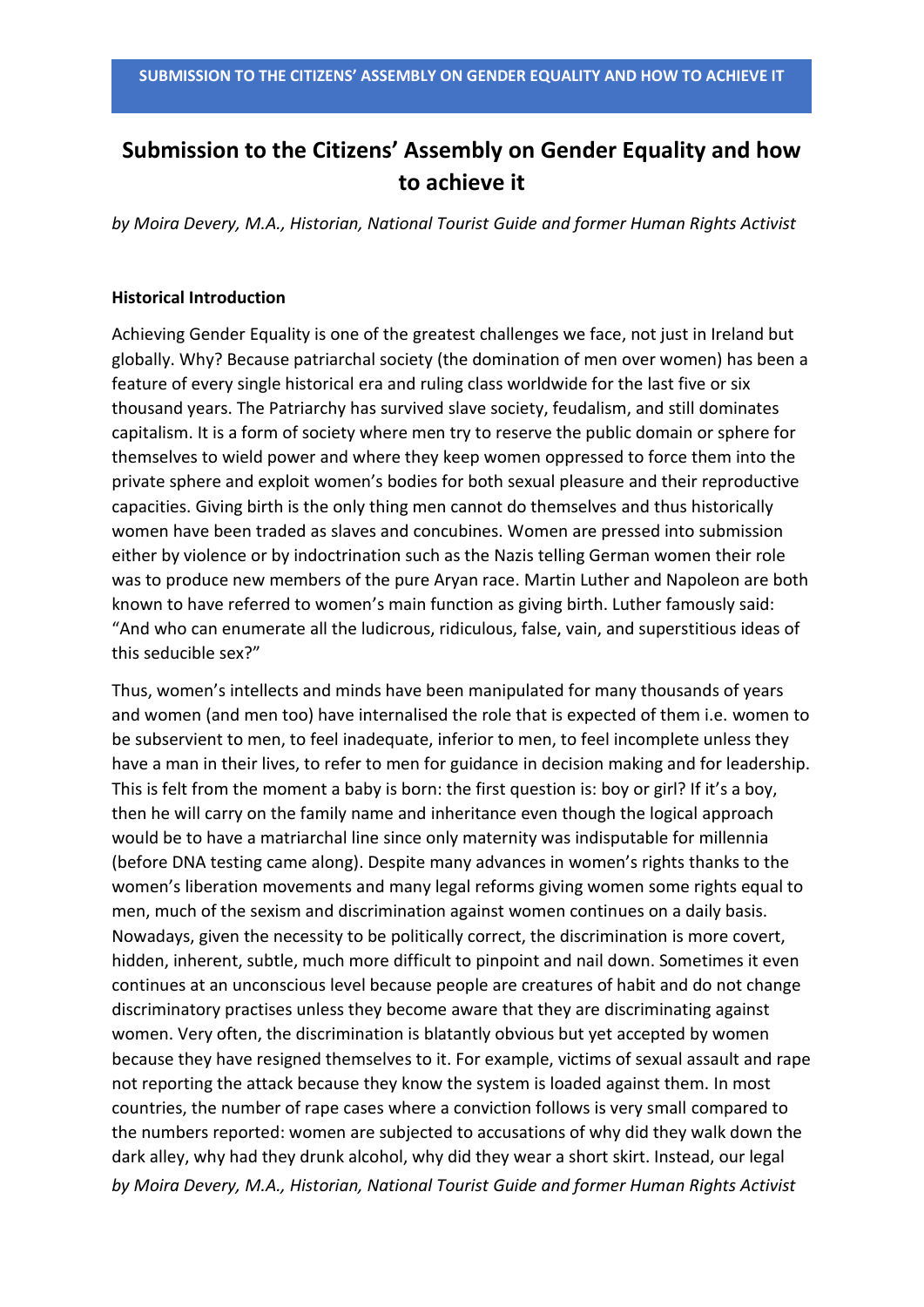system, where most of the lawyers and judges are men, should be asking different questions such as "Why did the accused rapist not respect the women's right to be out late at night, why did he not control his urge to subject a women to his will, why did he feel entitled to attack and take control over a woman's body for no reason apart from his lust for power and to express his hatred for women and his desire for revenge?"

People with power or privilege are very reluctant to give it up or to share it. This is one reason why wars and disputes arise. No ruling class ever gives up power or privilege voluntarily unless they are put under sufficient pressure to do so. For thousands of years, up until the middle of the 20<sup>th</sup> century, most work was manual and heavy and unsuitable to the generally smaller and less muscular frame of women compared to men. In addition, women also had the massive disadvantage that they had no way of reliably controlling their fertility and were thus caught up in the trap of their financial dependency of a man to provide for them, thus making them very vulnerable to exploitation and violence.

So despite the fact that in the First World at least, women now receive a good education, have certain legal rights their great-grandmothers didn't have such as the right to inherit property, to obtain an abortion or a divorce, to obtain a third level education, the mass of women still live very much in a world where most major decisions in politics, religion, finance and business are taken by men. We were socialised to be women, not men, to be caring and considerate, not egoistic and ambitious. Who determines what we have to be like? The ruling classes, religious leaders and their ideology/philosophy which means rules and ideologies invented by men.

My generation of women (born in the mid-1950s) was told it was important to have a profession but only until you got married or in case your husband died young. Men were raised to believe their job or career was the most important thing in their lives because it meant financial independence. They would be the breadwinner if they decided to get married and have a family. These inbred attitudes are changing in the younger generation in Ireland and in most modern First World countries but not necessarily in most of the rest of the world. And even in our First World society, the hidden glass ceilings are still very much present.

Most employers, even some female employers, prefer men because they are seen to be more reliable because they can't become pregnant and take time off to look after their children. In addition, men are very often still considered to be more rational than women who were often considered to be more hysterical/emotional, the dichotomy of being ruled by the head and not the heart.

Until the middle of the 20<sup>th</sup> century, history was mainly written by men about men and their deeds. Women are generally conspicuously absent. Most well-known historical figures such as emperors and popes, kings and generals, explorers and inventors, artists and musicians were men, so women grow up with a world where men appear to be the more intelligent, powerful force and women's feelings of inferiority are reinforced on a daily basis. Religion,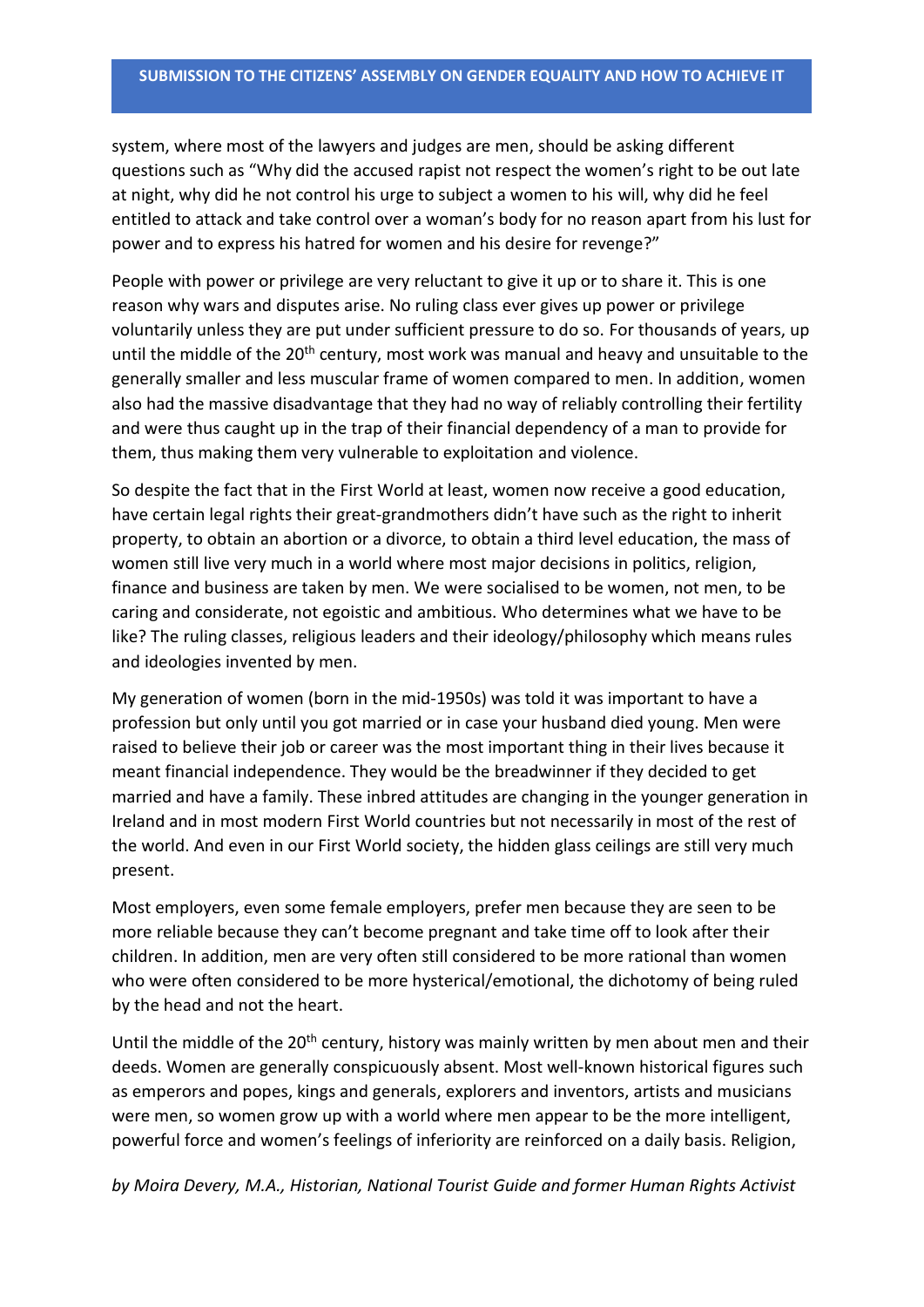the backbone of patriarchal society, proclaims that God is a man or three men (Trinity), as are his prophets (Jesus, Mohammad or Buddha). The so-called "holy" books, written by men, invariably say that women are subject to men because that is God's will. Christianity proclaims the loss of paradise is attributable to a woman disobeying God and tempting man. Islam grants many privileges to men (polygamy) and the express right to subjugate a wife by beating her. Even Buddhism says men are greater than women and are closer to God because Buddha was a man and he achieved enlightenment first. Thus, the monks are higher in the hierarchy than nuns. Patriarchy as an all-encompassing, all pervasive social force continues to relegate women to a more inferior role and place in society and will continue to do so unless we can find ways to subvert it, to dismantle it, to de-construct it and to expose its exploitation of women at all levels of society.

#### **What is the way Forward?**

What can we do to dismantle the patriarchy and establish a society where women and men enjoy equal rights and respect?

As with all complex challenges, a multi-tiered approach or action plan with short, middle and long-term goals is required.

## **The Importance of Consciousness Raising**

Consciousness or awareness raising is not just important, it is vital for both men and women. Men too often feel trapped in social roles and expectations such as not being allowed to show feelings or weakness. Women especially need to see and understand the all pervasiveness of this discrimination towards them. We all need to understand that while some discrimination is conscious and planned, some of it is inbuilt into a social system which keeps functioning as long as people support it and do not challenge it or try to change it.

We need to initiate a social discourse about establishing gender equality and combatting everyday sexism, where sexism comes from, how it is self-perpetuating and how we can tackle it. Once we have understood the origins of the problem, we need to go beyond that understanding and set about writing a blue-print to achieve change at all levels of society within a given timeframe. This means legal changes i.e. changing the constitution on gender roles and introducing legislation to ensure equal rights, but also and mainly mind-set changes. Men too are often trapped into this role of breadwinner and leader.

Many men nowadays are delighted at the easing of strict gender roles to be able to look after their children more and to share the responsibility of bringing home the money for the family with their wife. We need to breakdown the stereotypical roles of man, the breadwinner and woman, the homemaker and create social and economic structures which enable both parents to work and care for their children on a full or part-time basis. This can only happen if and when the state creates childcare facilities which enable both parents to work on an equal basis. It will mean raising taxes to pay for state child-care facilities, but the benefits of having a state-run system are clear: standardised care with greater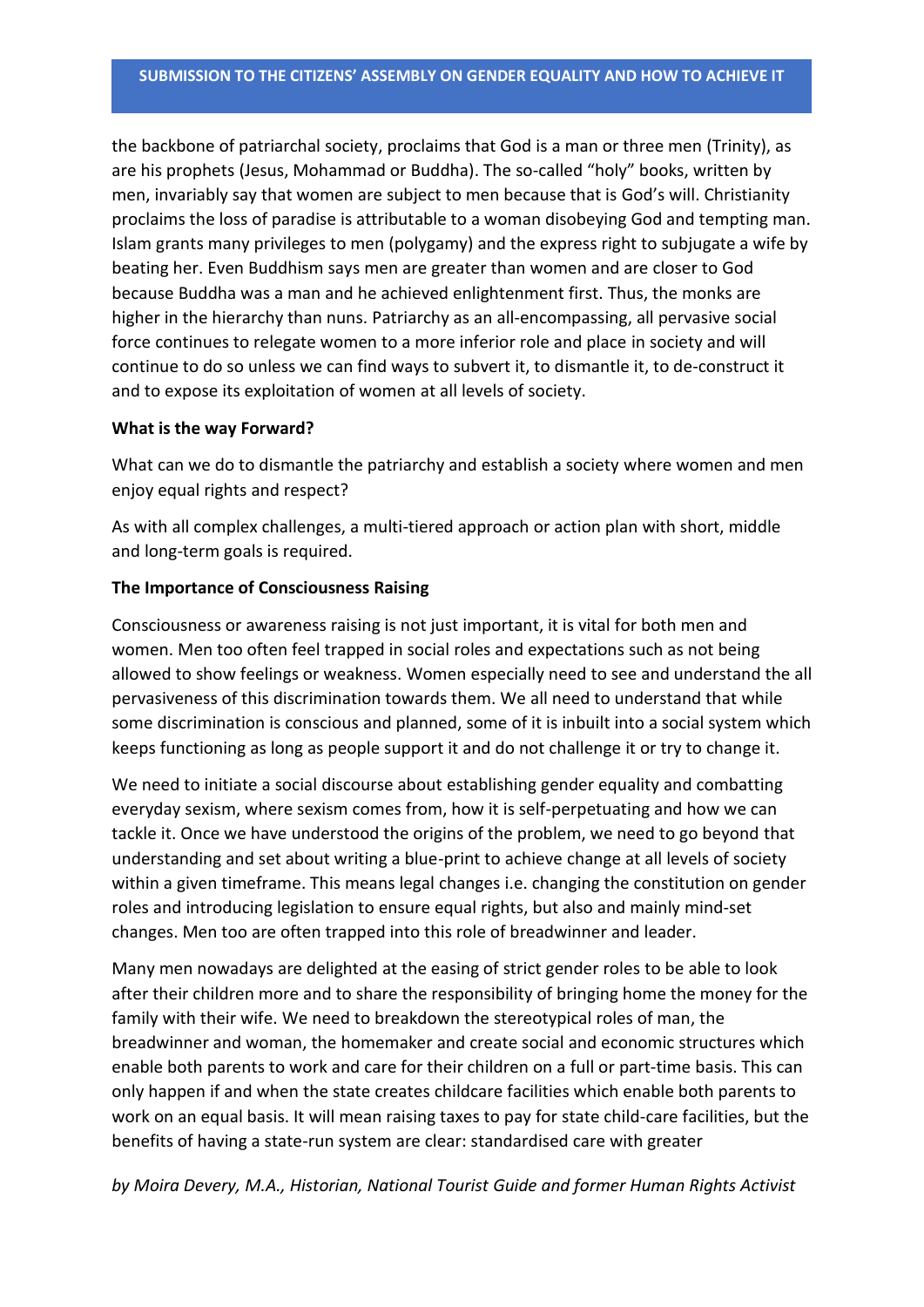accountability. It goes without saying that such childcare facilities should be secular and have no religious overtones or connections of any kind.

But no one gives up privileges easily or willingly. When it comes to sharing power and influence at the higher levels of management, financial and scientific leadership and politics, it will prove far more difficult to persuade men to accept women into the ranks of leaders. Quotas are one option here, but why be satisfied with 30%, why not 50% as the long-term goal?

Few men admit that they have an advantage over women simply because they are men. In my lifetime, I have only ever met two men who voluntarily admitted that simply being born a man gives you a distinct advantage over any woman! Luckily, there have been a few men in history who took up the cause of women such as John Stuart Mill, the Marquis de Condorcet in France and the late Jack Holland, journalist, who wrote the book *Misogyny, the world's oldest prejudice*. Thus, women have to become more assertive and demand equal rights in every field of life and in every way possible whether it's getting their husband / partner/ or children to share the household chores, sharing maternity / paternity leave, sharing the driving of the family car (if it's still a one-car family), whether it's looking after elderly relatives. Even more importantly, we need to take the *state* to task and to challenge its *constitutionalised* assumption that women are there to be unpaid carers and volunteers for work that should be paid. The *state* must provide childcare and care services for elderly people. We have to challenge the idea that it is normal for women to work for less money and to do part-time work so they can do this work of caring for children and elderly relatives. The women are the ones who suffer in the end and who pay the high price of poverty in old age because their pension is negligible. There is a worldwide problem of female poverty, not just in old age.

Women need to inform themselves about salaries when going for job interviews and know what to ask for and not take a lower salary for the same work. Women need to increase their sense of self-importance and self-confidence and develop their leadership skills. They need to go into politics (whether local or national) and find their voice and use it to demand equality and not be shy about calling discrimination, discrimination. The gender pay gap must be combatted at various levels. Legal changes are required but there must also be ways to enforce any legal changes, otherwise they are toothless reforms.

Women need to find role models to emulate and to have as inspiration. There are some wonderful role models out there, not as many as men have but they are hidden, lost in the mists of history or neglect. Women have not been raised to blow their own trumpet and to tell others about their achievements. But when we (re)-search we do find some wonderful female artists, composers, musicians, inventors, researchers, scientists, writers, poets, sportswomen, politicians. But we need to make them visible.

Concrete examples: Men name streets, squares, buildings and bridges after men. Women's groups have to fight to have streets or squares or bridges named after other women.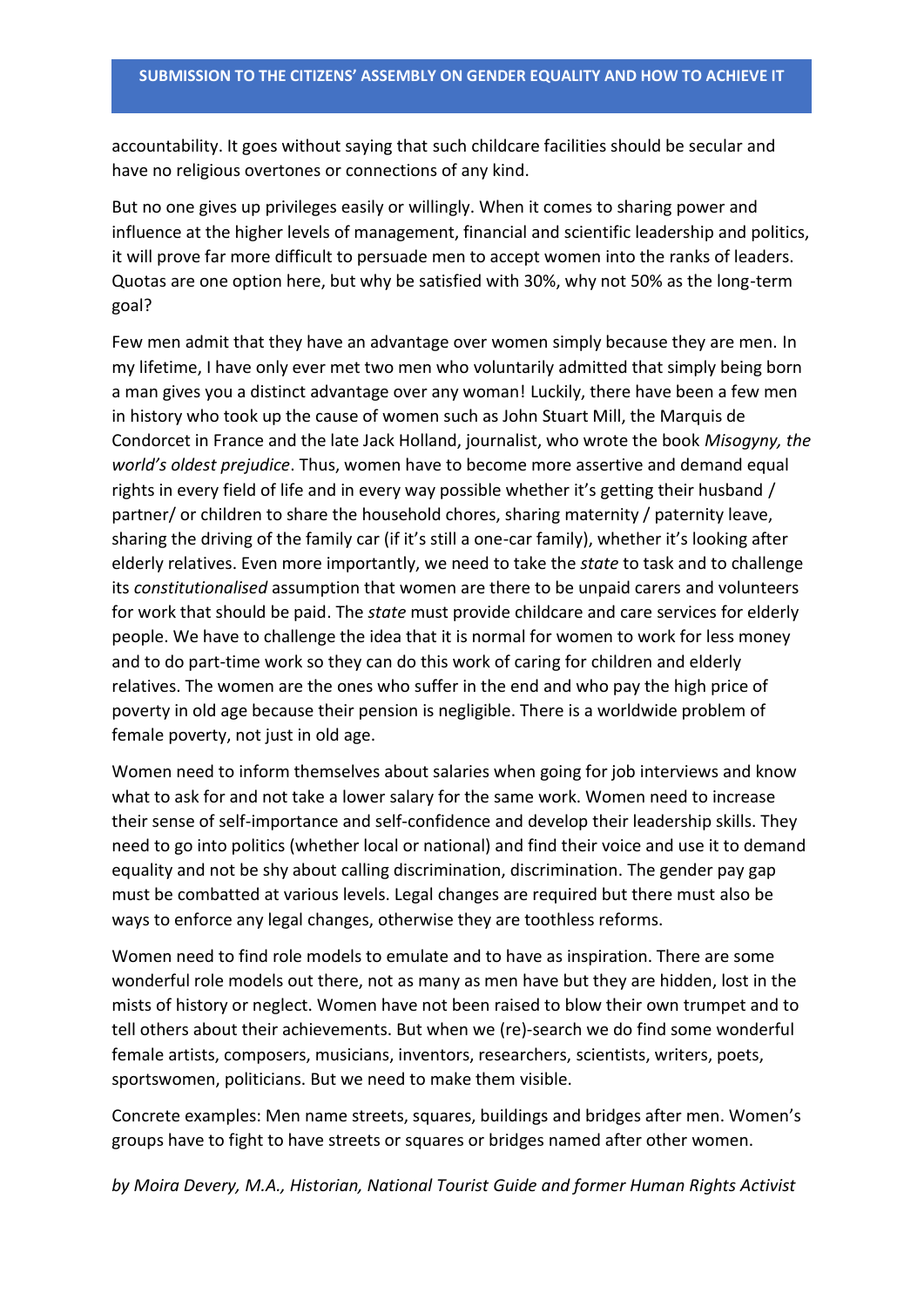Example: when the tower of the city hall in Cologne, Germany was being renovated and it was decided to erect 129 statues of famous people on it, only five women were included by the city council. It took years of fighting and campaigning by the local women's historical society to persuade the council to include more women. This proved difficult because it meant having to demote some of the chosen men but their perseverance was rewarded in the end and the final balance was 18 women and 111 men, nowhere near equity but still a victory of sorts! I recently devised a walking tour of Dublin about Hanna Sheehy Skeffington for the Herstory Light Festival on Brigid's Day because I felt she is one of the most interesting women in modern Irish history and yet far less-well known than Constance Markiewicz. Is this because she was a radical feminist or because she was a pacifist who refused to take up arms for Irish freedom? Yet she was active in Easter Week and spent months fundraising for the new free state in the USA and Canada. We need to make women like her better known to everyone. She is a typical example of how male historians ignore a fascinating activist who drove an amazing political movement for woman suffrage which is not treated in most school history books.

### **Combatting Everyday Sexism in its various Forms**

**Language** is far more important than we think when it comes to achieving gender equality. Words define people, things, concepts. Those who define, determine how we see things. The words they choose are important. An example: men are proud of being "men". Why are women in Ireland not proud to be women? Why do most people in Ireland, both men and women, refer to women as "girls"? Having lived abroad for almost 40 years in another European country and having travelled extensively, I find it astonishing that women allow themselves to be referred to as "girls" and that they often refer to themselves as "girls". The definition is a girl is someone under 18, immature, young, inexperienced. Women will never be taken seriously or be treated as equal partners if they allow people to refer to them as girls. I nip this particular disrespect in the bud immediately if anyone refers to me as a girl. I say I am not a girl, that I am a woman and proud of it and that it's been a long time since I was a girl and that I do not wish to be referred to as a girl. This (polite) assertiveness usually raises eyebrows but has not made any enemies so far. In my experience, European women are proud to call themselves women.

Ireland is becoming very Americanised, unfortunately, and so we find more and more people using the inappropriate term "guys" to address both men and women. In my youth, we spoke of lads and lassies or guys and gals. Now women are being subsumed under a male category as we are when texts refer to the reader as he. This has to change to s/he or they. Legislation to change this would be a welcome first step. Women are always being treated as the "Other". Try using the female pronouns "she" and "her" in all conversation and general communication for even a week and men would soon realise what it is like to be always treated as the "Other" or "Second" sex as Simone de Beauvoir described it. When undergoing training as tourist guides in 2019, we were taught that the correct address is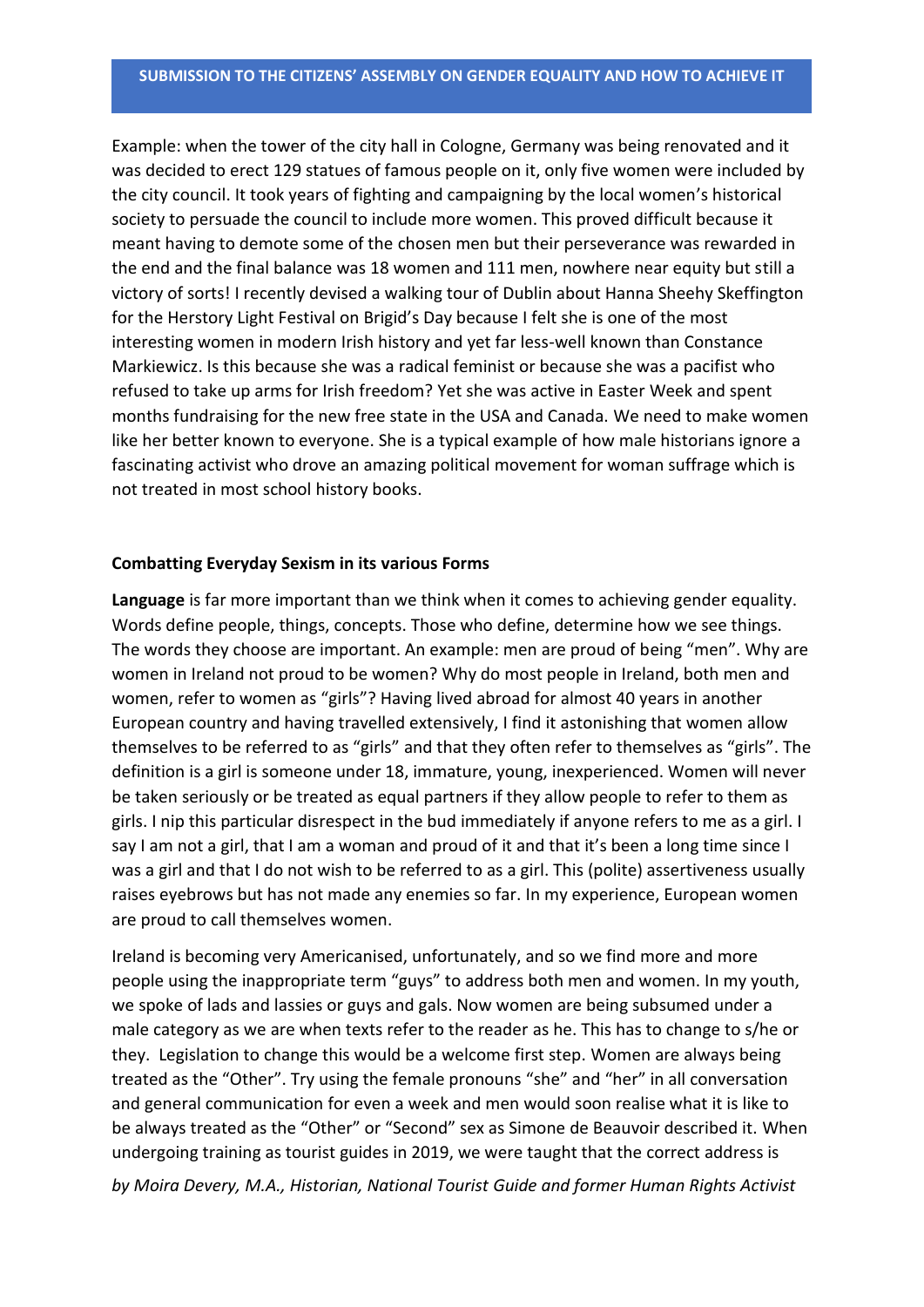"Ladies and Gentlemen" or simply "Folks", if you want to address people in groups. Both forms are more inclusive than "Guys".

Much of languages in misogynist. Many jokes perpetuate myths about women being bad drivers, nasty mothers-in-law, nagging wives, dumb blonds, etc. There also appear to be far more denigrating words for women than for men. Prostitutes have multiple names such as whores, sluts etc but how many denigrating words exist for the men who demand the sexual services from them?

Despite the fact that the women's movement in the 1970s introduced the word Ms as the modern equivalent of the male Mr (i.e. no reference to women's marital status), it is astonishing that so many countries refuse to adopt this term. Despite protest emails from feminists, major airlines such as Lufthansa and Aer Lingus still refer to female passengers as Mrs and not Ms. Ryanair is one of the only ones to allow women to choose to be referred to as Ms. We probably need a new Ms not Mrs campaign on Twitter to fight this discrimination.

### **Sexism in Religion**

On the question of institutionalised world religions which relegate women to the role of second-class citizens with no voice or power, I would say two things:

*Patriarchal religions are the backbone of our subjection as women*. People are drafted into the respective religion as babies so they accept its doctrines without question: this applies to both men and women. Self-designated "holy" men then tell us our place in life as women is to be subject to God and to men while men only have to be subject to god. Not alone do women have no voice in the main mono and poly-theistic religions, we as women are blamed for Paradise Lost or for tempting men into sin (hence veiling in Islam) and thus we are taught to listen to men, to respect their word, to accept their superiority, whether they are priests, imams, rabbis, Buddhist monks or Hindu holy men.

Do we have to accept this discrimination as part of "Civilization or our Heritage"? The answer is No. We do not have to respect any religion which does not respect us as an equal human being. We can use our feet and walk away, refuse to be a member, stop paying dues, stop going to services, stop veiling ourselves. Spirituality is possible without an institution. Community with others is possible in many other ways than going to religious services. Just watch the clouds moving across the sky and listen to the birds chirping and you've meditated on the beauty of Mother Nature.

### **Sexism and The Glass Ceiling**

At the level of awareness raising and changing behaviour patterns, we need to talk more about the subtle discrimination of everyday sexism.

Example: sociological studies have shown that the academic achievements of women and men are not assessed on an equal basis. The same academic papers submitted for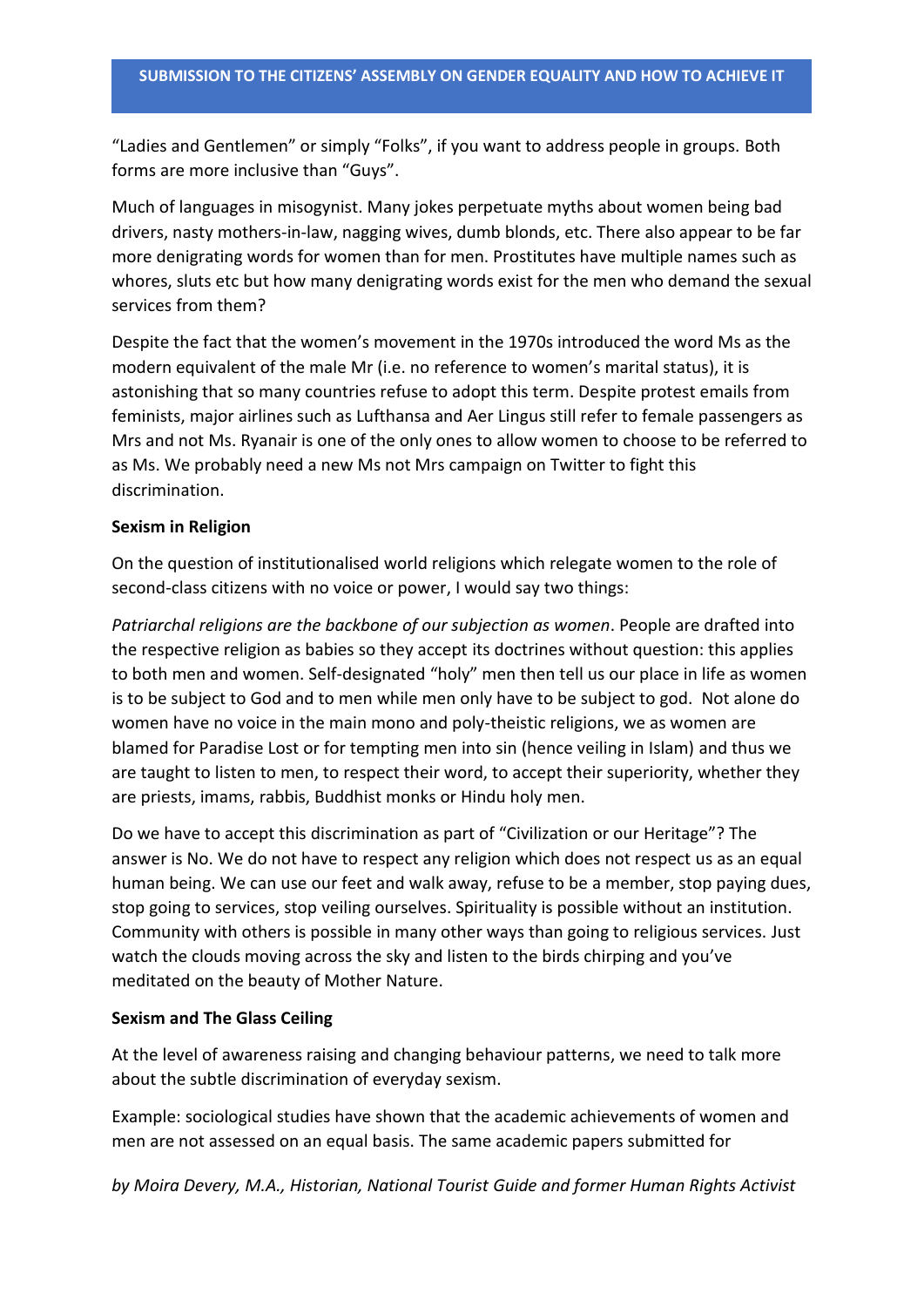assessment regularly attained a higher grade when submitted under a male name rather than a female name. This was true regardless of whether the assessment was done by a male or a female. Thus, not just men, even women, think men are more capable than women, and hold men in higher estimation than women! And while we know of the existence of "old boy's clubs", when men help each other up the career ladder, it seems that the historical rivalry among women to "get a man" means women often tend to see other women as competition and not to want to show solidarity with one another. This applies to **all** areas of life, not just to third level education.

### **Sexism and Fashion**

Women have also been brain-washed into thinking they have to please men by their outward appearance and to dress as men would like to see them. This often results in women falling into the trap of concentrating too much energy on their appearance instead of their education and future career. Women often dress in dangerously high heels, short skirts and a low decoltee to please the male eye while men dress to please themselves since their recognition comes from their job and their career. The beauty trap is one which women need to analyse and reject. Why is beautiful or pretty the most common adjective used for woman while men are content to be seen as clever or intelligent or courageous? Why does fashion constantly turn women into sexual objects e.g. by producing ultra- short shorts for women than show past of the buttocks while shorts for men rarely go above the knees unless they are for playing football or other games? Women have to stop allowing themselves to be manipulated in this way. We can say no to fashion trends just as we can refuse to buy products which stereotype toys and clothes for girls and boys. It is a marketing ploy to offer pink for girls and blue for boys; you can sell twice as much if you stress the differences between the sexes than the similarities. But in reality, it would be better if boys and girls were brought up to play with both dolls and trains. Again, this is a question of raising awareness and choosing to change how we raise our children. In general terms, we need to raise girls to be more self-confident and boys to be more considerate of others.

### **Sexism in Education**

Many of the middle to long-term goals to build gender equality must be anchored in the educational system. Yet it is amazing how much sexism exists even in the education system. We need to stop internalising messages that we are not good at maths or science (my generation was constantly told than girls couldn't do maths and that we were not allowed to do honour maths or Latin, not to mention physics and chemistry, which were not even on the curriculum). Even in my daughter's generation, there were teachers in her school who openly discriminated against the girls. A male chemistry teacher used to tell the girls it was ok to stay at the back of the class and to let the boys use the Bunsen burners. After all, when they, the girls, became housewives, they would only need to know how to operate a microwave oven. Some people, even women, still think it's appropriate to expect girls to help with chores at home while boys are excused and allowed out to play their sports whereas the reality is both boys and girls should be doing chores at home and playing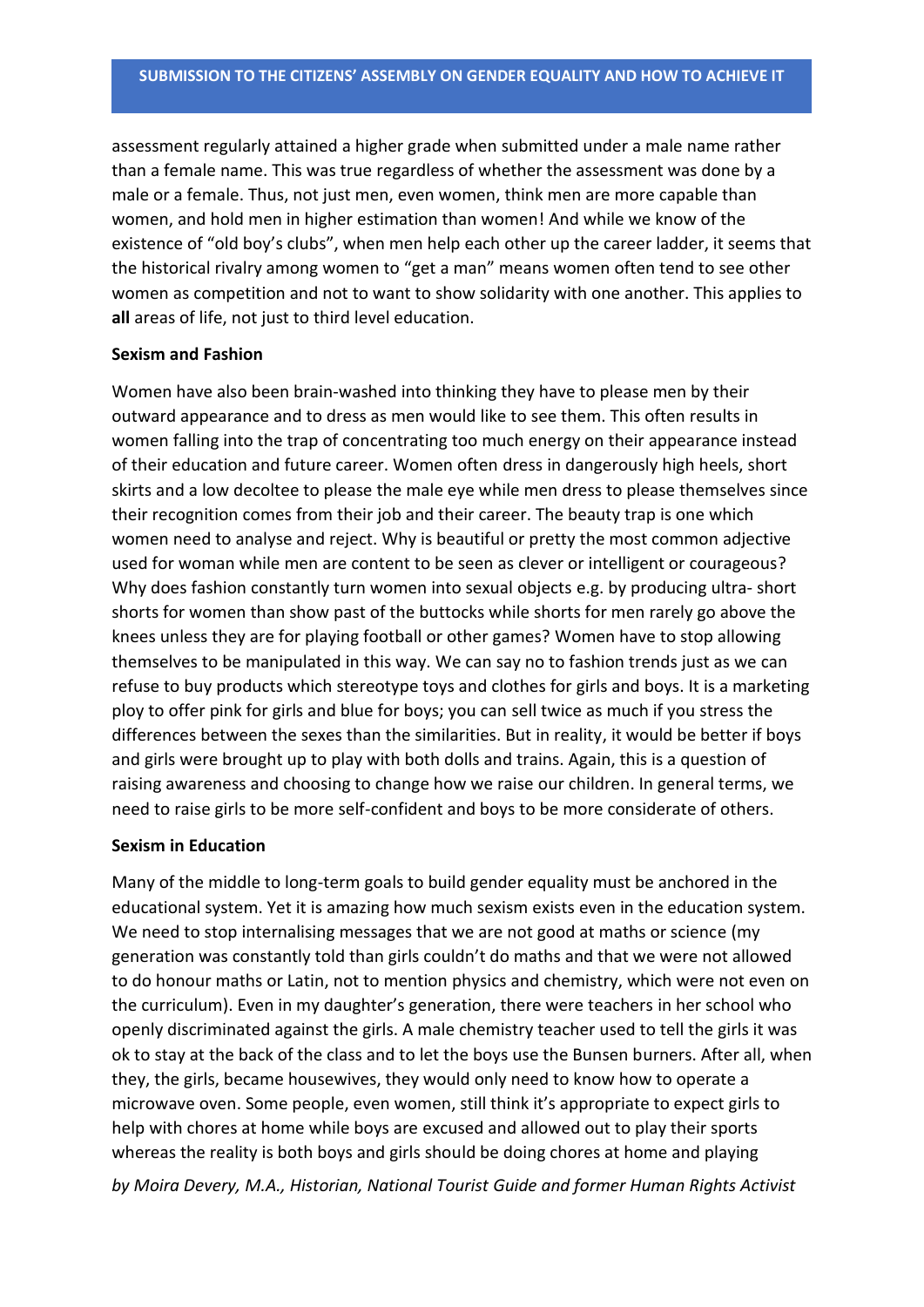sports. There is a good initiative called 20x20 which encourages not just girls to play more sport but also encourages the media to give at least 20% coverage to women's sports. There is another campaign called "She cannot be what she cannot see". If girls do not see women scientists, engineers, and politicians at work, then they will not see these professions are something to aim for. Our history books need to be rewritten to reflect women in history. Wars and battles are overemphasised while social history is neglected.

#### **Sexism in the Media**

As in so many other spheres of life, positions of power and influence are mainly held by men and this is still true in the media. But even the journalist is subject to the editing of an editor. Reporting on women's topics, not just women's sport, is not a priority. Where there is a lack of consciousness of gender bias, there is a lack of equal representation. Many live TV discussion panels, especially after elections, are conspicuous because women are often under represented. During the campaign for women's suffrage at the beginning of the 20<sup>th</sup> century, the Irish Citizen, the suffrage newspaper, was set up to present these views to the public which would otherwise not have been published. Women political candidates, regularly get less media coverage than male candidates.

# **Combatting Violence against Women**

This is an area which has not been mentioned in the questionnaire at all. *Yet violence against women is one of the main forms of control over women all over the world and is one of the mainstays of patriarchal power*. Even in Western society, statistics show that one in four women experience violence at the hands of their partner or close relative during their lifetime. Gender violence is a massive problem which is very neglected in almost all countries. It is used to oppress and intimidate women and girls. Women are raped, sexually assaulted and harassed by family members, bosses, colleagues and to a lesser extent by strangers in the street. The problem is so endemic, it is almost not seen because violence against women is so "normal" that we almost don't see it any more. Read the papers any day and you will find constant reports of women being attacked, raped, murdered by family members, neighbours or acquaintances. Ayaan Hirsi Ali, the Somali-born Dutch human rights activist coined the phrase "gendercide" to express this phenomenon at a Human Rights Conference I attended some years ago in Cologne. Apart from domestic violence, rape and sexual assault, there are many other forms of violence against women such as aborting female foetuses in India and China because boys are desired; abandoning female infants; female genital mutilation in many countries such as Indonesia and Egypt, Somalia and Sudan; forced marriages, honour killings, forced prostitution. Denying women access to contraception, abortion, maternity and other healthcare services are other ways in which women are kept in subjection. For women, their anatomy is often (tragically) their destiny, as Freud once famously put it. Even in Europe, some countries such as Germany charge a higher rate of VAT on tampons and sanitary towels because they are considered to be luxury goods, not basics.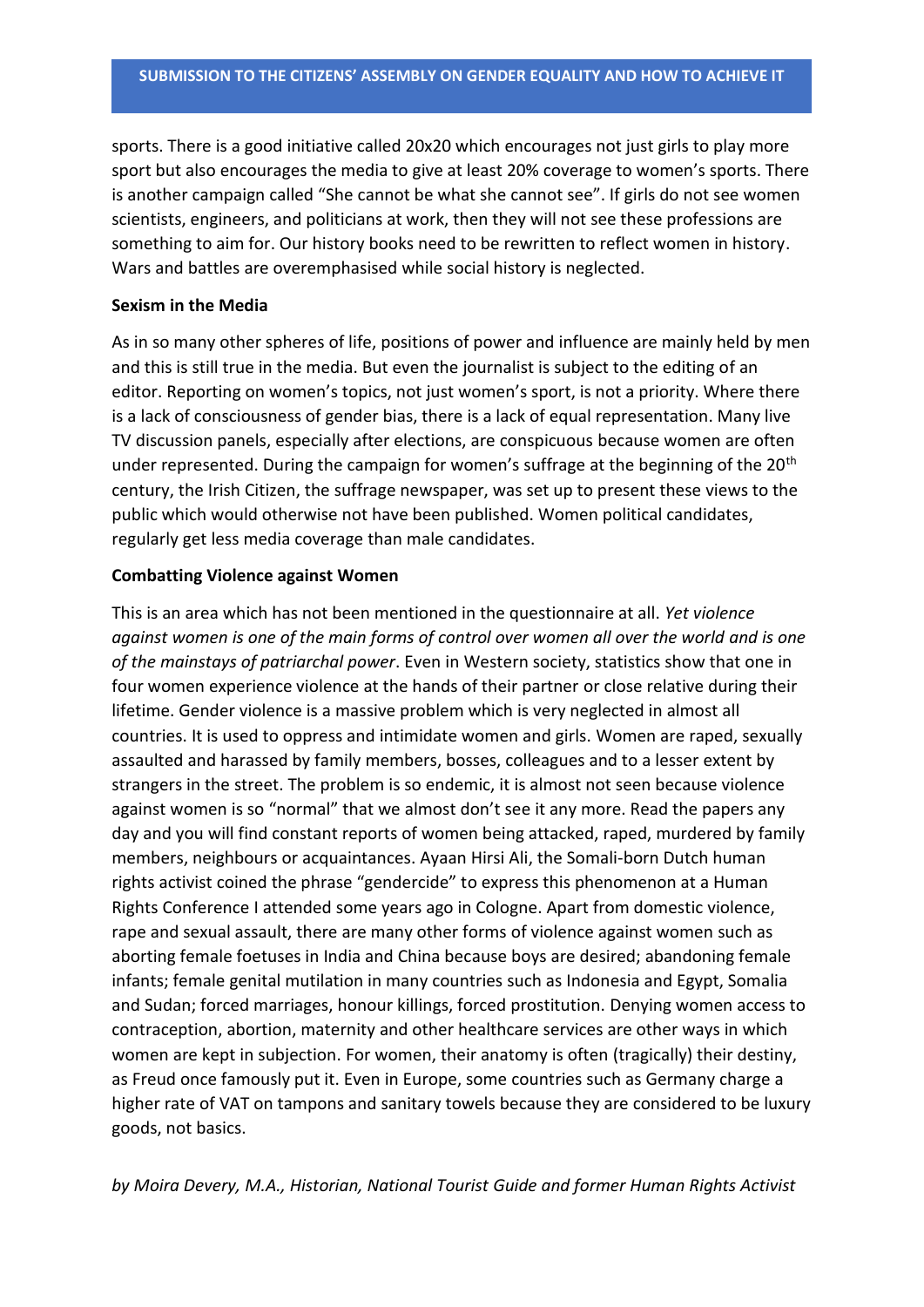To combat all these different forms of violence, women and men need to become aware of the problem. Even before women were excluded from jury service in early 20<sup>th</sup> century Ireland, some Irish feminists went to the Four Courts on a regular basis and reported on crimes of violence in the suffragette newspaper. Rape in marriage, as we know was only outlawed in several European countries in the 1990s, in Ireland, 1990; in Germany 1997.

Self-defence classes need to become part of the school sports curriculum, in particular for girls. Sex education for all pupils from a certain age is vital and if teachers are not happy to do this, then trained experts should be brought in for special workshops on the subject. develop and practise leadership skills and learn to be decisive.

Why do men practise violence against women? Because they can. It is such an endemic part of patriarchal society that it is accepted as being part of life. It goes hand in hand with what men see in pornos where women are treated as objects to be used and abused; it is a form of control and intimidation. Misogynist video games must be banned because of the effect they have on boy's and men's minds. Access to porno must be restricted and more healthy pursuits for young people encouraged such as sports and dancing. Dancing brings people together in a social context and would be a useful form of sport if the competitive element is removed.

# **Conclusion**

There will never be gender equality if we simply make laws to guarantee equal pay. The whole basis of patriarchal power needs to be de-constructed both ideologically and in practise. The systematic re-thinking of gender relations, the re-writing of history is required. The mindset, whereby it is better to be born a man, has to change. Both women and men have to become aware of the indoctrination of patriarchal society because otherwise they will never be able to see and recognise sexism for what it is: an ever-present, all pervasive way of keeping women in a subordinate position so men can rule in the public sphere and women are mainly relegated to the private sphere. Once recognised, this oldest of prejudices, misogyny, can be fought and dismantled. The famous Austrian-American historian, Gerda Lerner, once said that until women achieve equal rights, we are still in a period of pre-history. But it will not be easy. For every advance that women have made in the 20<sup>th</sup> and 21<sup>st</sup> centuries, we unfortunately see a backlash movement while patriarchal elements try to re-establish their power. The election of many macho-style political leaders such as Putin, Erdogan, Trump and Johnson and the defeat of a well-qualified and experienced female politician such as Hillary Clinton is a sign that the Patriarchy is not going to give up its privileges without a battle. But there is reason for hope. Jimmy Carter left his Southern Baptist Convention because it rejected gender equality. The SBC had called for women to be submissive to their husbands and denounced abortion and homosexuality. Even our own former president, Mary McAleese, is considering leaving the Catholic Church because of its failure to take action again the abuse of women and minors by Catholic priests whom the church had personally commended.